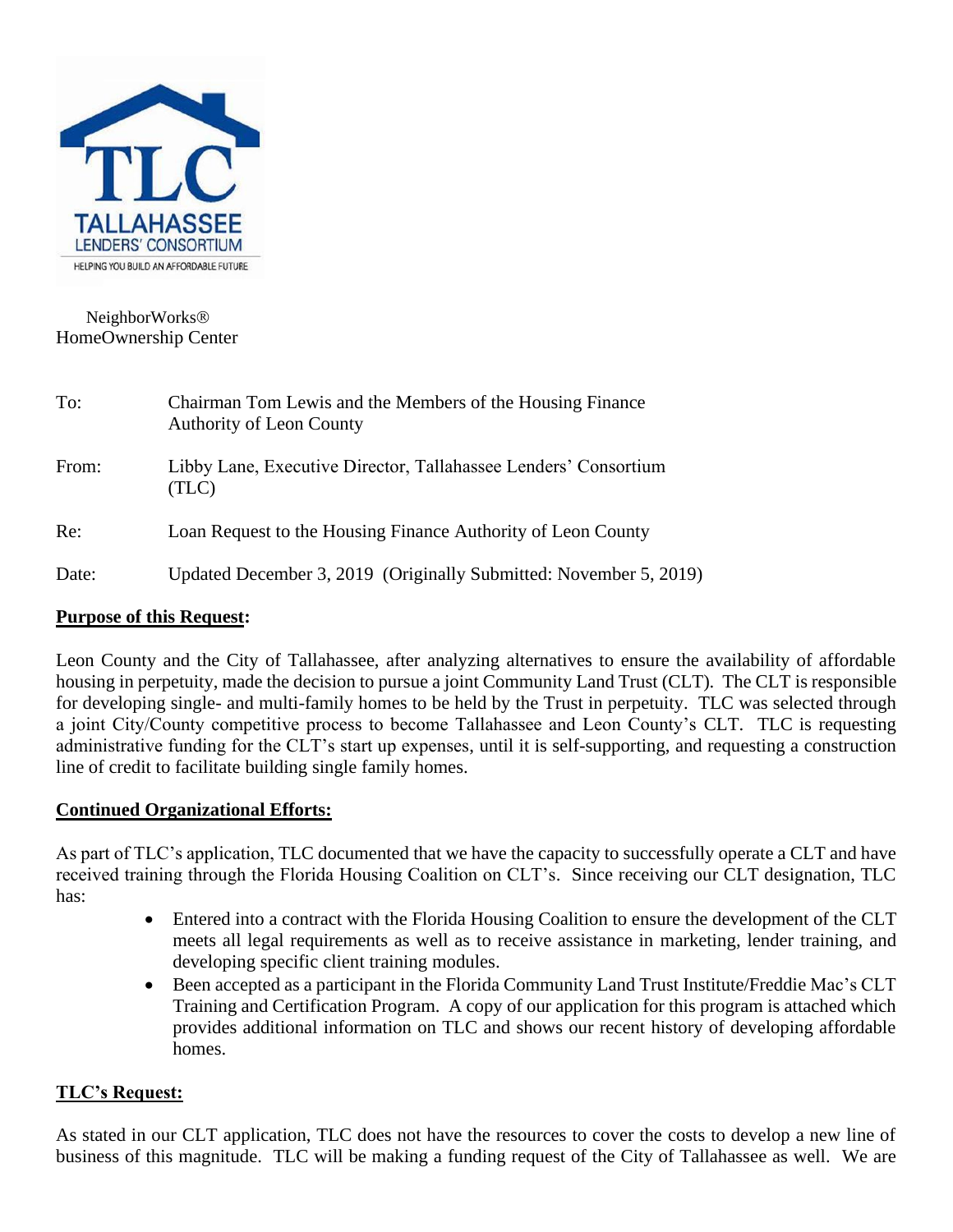requesting the Housing Finance Authority of Leon County make the following loans to the Tallahassee Lenders' Consortium for CLT use only:

- Start-up administrative funding in a total amount of \$100,000 (\$25,000 for fiscal year 2019-2020; \$50,000 for fiscal year 2020-2021 and \$25,000 for fiscal year 2021-2022) with a zero percent loan, 20 year term, with payments to begin in 10 years, resulting in annual payments of \$10,000.
- A one percent construction line of credit of \$200,000, available immediately, to facilitate the construction of single family homes on land to be donated to the CLT by the County and sold to CLT-eligible low income families. This line of credit, in lieu of obtaining financing from one of TLC's member lenders will reduce the cost of the homes by about \$3,000\*, which will be passed on to the new home owners. The land on which the homes are built will remain in the CLT for perpetuity. A 99-year ground lease will be executed between the CLT and the home owner. (\*Assumption: bank loan of \$100,000; interest at Prime +1% plus bank fee of \$500 for 6 month construction term and 3 months of listing to sell versus 1 percent loan from Housing Finance Authority of Leon County.)

Note: TLC receives administrative funding from our 12 member lenders, including Wells Fargo, which is already factored into our regular TLC budget. We will continue to explore and request additional funding, but historically lenders in the panhandle have been unable to provide the level of funding needed to support the CLT as detailed in the attached budget. We received \$50k in administrative funding from NeighborWorks' America last year and this year. We will continue to explore funding options with NeighborWorks' America for future years.

# **Future Plans:**

- Over the next two years, the CLT plans to build and rent a 20-unit multi-family town home complex consisting of two phases, 10 units per phase. Phase 1 will consist of five two-story clustered townhomes and five clustered single-story units. The townhouse project will be located within the Greater Frenchtown/Southside Community Redevelopment Area, which is made up of low-income communities targeted for concentrated redevelopment efforts, including neighborhood and housing improvements, with a focus on affordable housing.
- The CLT will receive developer fees and net operating income per the attached budget.
- This project will create a continuum of homeownership by functioning as an incubator to develop credit-worthy buyers via TLC's comprehensive array of services and provide a path to homeownership opportunities through the CLT.
- Our ultimate goal for the CLT to become self-supporting is the development of a larger multifamily complex, consisting of 90-120 units within three years, with the help of our for-profit developer partner, Nick Inamdar, Magellan Housing. We hope to partner with the Housing Finance Authority of Leon County in the sale of bonds for this development.

### **Budget:**

Please see attached three year budget reflecting developer fees, net operating income for Phases 1 and 2 of the CLT's initial projects, and positive net revenue. The net revenue will be reinvested into future CLT projects and administrative expenses.

# **History of TLC:**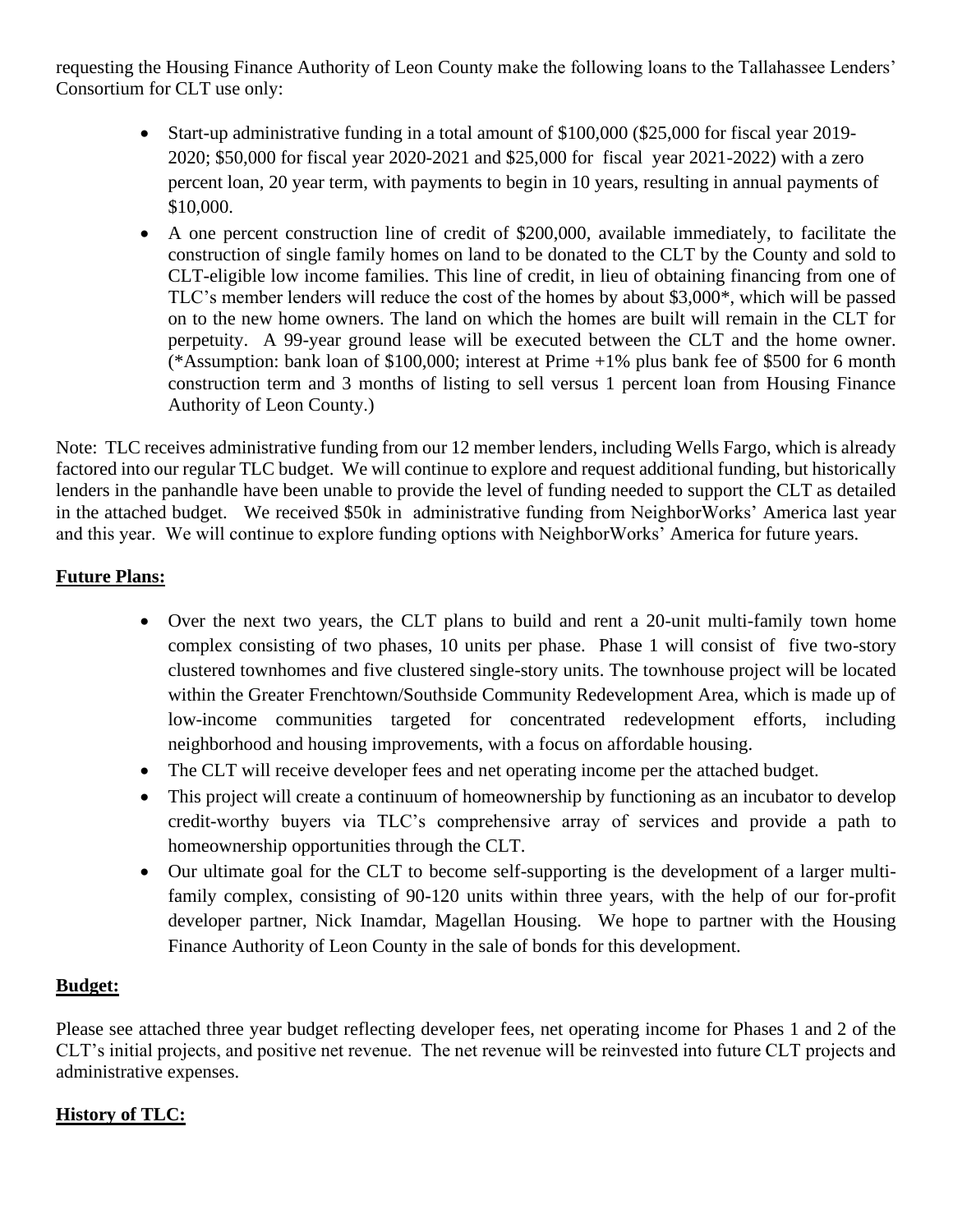TLC was established as a 501c(3) tax-exempt organization in 1993 when ten forward-thinking local financial institutions came together in partnership with Leon County and the City of Tallahassee to support a significant population of citizens who might be able to attain the American dream of home ownership with just a little added help and direction. To date, TLC has helped more than 5,600 low income and at-risk families purchase and maintain decent affordable homes. Through touching lives with care, we help families realize their dreams while helping them build an affordable future, and in the process, we help build stronger communities one family at a time. A deeply purpose-driven organization, TLC has a priority focus toward supporting families in low-wealth and underserved communities. Our work is designed to elevate the hope and dignity of many of our clients who not only experience limited financial resources but often are limited as well in their exposure to basic knowledge and understanding of debt, equity, credit and budgeting. Our process equips families to become long-term successful home owners.

TLC is a NeighborWorks' America Organization; a HUD-approved Housing Counseling Agency; a Community Development Organization; an Instrumentality of Local Government; and a State Licensed Mortgage Broker (NMLS#372580). We provide an array of services, including Home Buyer Education, Financial Literacy Education, Pre-purchase Counseling, Budgeting, Post-purchase Education; Down-Payment Assistance, Acquisition/Rehab/Re-sale of affordable homes; Owner Occupied Rehab; Neighborhood Revitalization; and Neighborhood Leadership Development. Recently, we have expanded our services to include Disaster Recovery Assistance and we are working on our first multi-family development consisting of 10 units. Additionally, TLC was selected this year as our community's Community Land Trust.

# **Capacity:**

- Libby Lane, Executive Director, 30+ years experience in lending, affordable housing program development, management and evaluation.
- Gwen Lightfoot, 35+ years experience in affordable housing and 24 CRF Part 5. History of responsibility for all phases of rental housing development, financing, loan closing, construction, monitoring, site-management and compliance. Managed LIHTC, SHIP, HOME, SAIL, CDBG, DPA, Emergency Repair programs.
- Dona Rogers, Homeownership Specialist, 22 years experience in Section 8 Housing Choice Voucher Program, Housing Quality Standards, Inspections, Eligibility determinations.
- Len Hardy, Single Family Acquisition/Rehab Specialist, 3 years experience at TLC. Expert in CHDO rules, regulations and policy.
- Bill Goff, Single Family Consultant, 30+ years experience in construction, renovation, maintenance, facilities and project management for residential, multi-family, commercial and institutional projects.
- Bobby Tedder, Multi-Family Specialist, Licensed Realtor, Recent training in CLT from the Florida Housing Coalition and Multi-Family Development from NeighborWorks' America.
- Board's Development Committee: Greg Lane (Appraiser), Jack Kane (Lender), Brian Baggett (Lender).
- TLC's Advisory Committee: Karlus Henry (Developer)
- TLC's For-Profit Development Partner Nick Inamdar, Principal, Magellan Housing. Magellan Housing has developed over 1,500 multi-family housing units with a cost basis in excess of \$350,000,000. Magellan has vast experience in partnering with not-for-profits, community groups, and faith-based groups to meet and exceed community objectives and benefits. Magellan incorporates advanced green building features, restoring and preserving historic sites, creating art in public places and maintaining the highest standards in architectural design, density, scope and scale.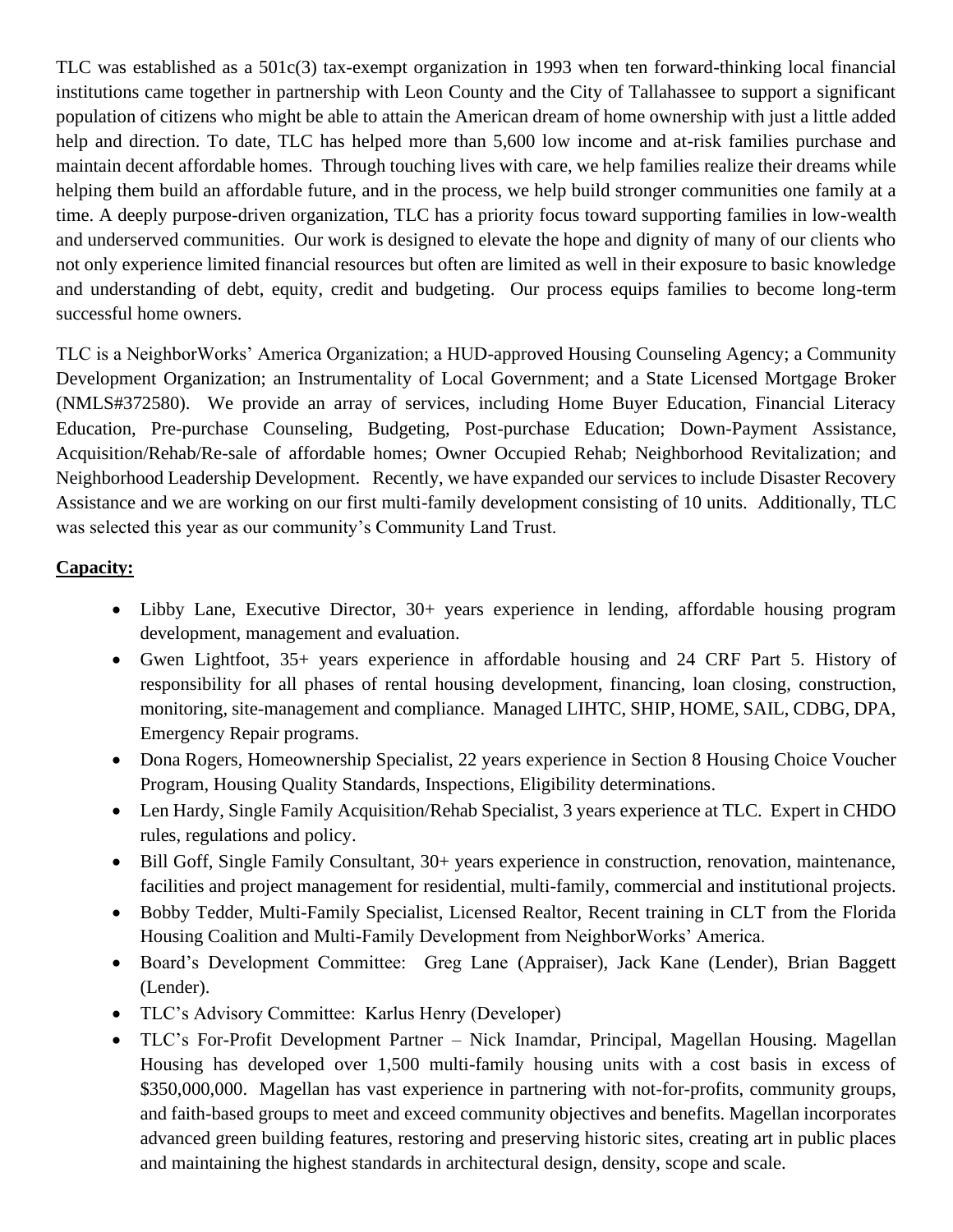### **Leon County Need:**

Most of the new apartment complexes are targeted to either young professionals or to students. There are several recently built upscale apartment complexes in Tallahassee catering to young professionals and a multitude of recently built student housing on Tennessee Street and the Gaines Street area, all near campus. There is a need for more multi-family affordable housing in areas that are not geared toward students and not geared toward higher income earners. In other words, there is a need for basic housing in good condition that a person or family could occupy until they are ready to become homeowners. With enough support and the right property, TLC has the ability to purchase and renovate or build new multi-family housing in our area to meet the demand.

There is also an untapped market consisting of families currently renting who can not yet afford to purchase homes. Our focus will be to determine the demand of this market in order to plan our single family development within the CLT.

Thank you for your consideration,

Libby Lane Executive Director Tallahassee Lenders' Consortium 224 Office Plaza Tallahassee, Florida 32301 NMLS #334554 (850) 408-6760 (cell) (850) 222-6609, ext (Office)